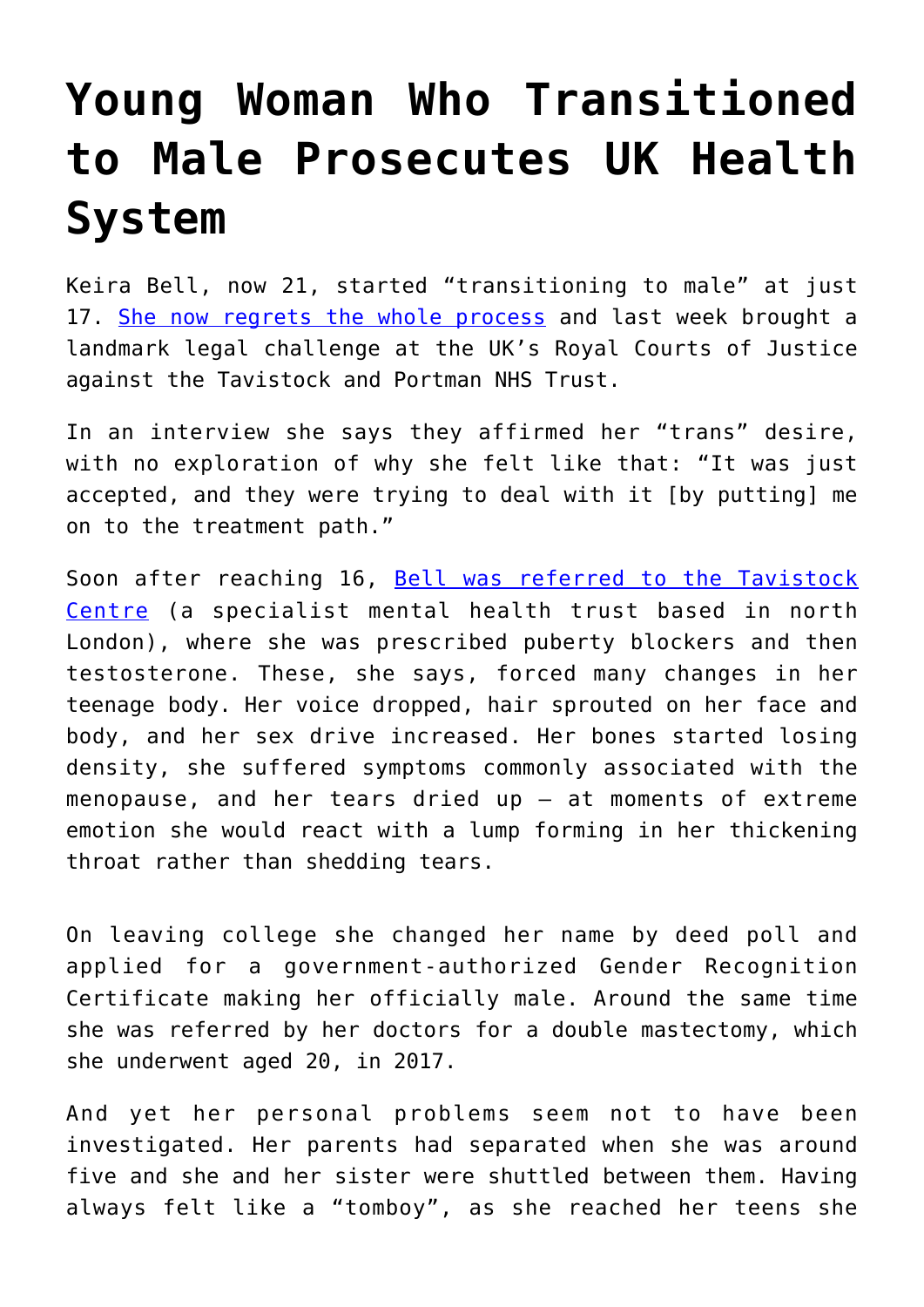started to feel alienated from her peers and different from all the other girls she knew and started to suffer from mental health issues.

Bell now says that about a year after her breast surgery she began to have serious doubts  $-$  in the company of men, she never felt like she fitted in, and [realized that she wasn't](https://www.bbc.com/news/health-51676020) [the same as biological men:](https://www.bbc.com/news/health-51676020) "I would always be female no matter how hard I tried", she says, adding: "I just am a woman … And that is it."

Now in a same-sex relationship, she says [the rest of her life](https://metro.co.uk/2020/10/06/woman-suing-gender-clinic-after-regretting-her-decision-to-transition-to-man-13379005/) [will be "negatively affected"](https://metro.co.uk/2020/10/06/woman-suing-gender-clinic-after-regretting-her-decision-to-transition-to-man-13379005/) because, in the attempt to find confidence and happiness, she made a "brash decision" as a teenager, [like a lot of teenagers](https://www.telegraph.co.uk/family/life/knew-wasnt-like-biological-men-would-always-female-no-matter/). (They certainly do, and [in](https://www.telegraph.co.uk/family/life/knew-wasnt-like-biological-men-would-always-female-no-matter/) [ever-increasing numbers:](https://www.telegraph.co.uk/family/life/knew-wasnt-like-biological-men-would-always-female-no-matter/) referrals to the Tavistock's Gender Identity Development Service increased from 97 in 2009 to 2,590 in 2018, with girls comprising 76 percent of cases.)

The role of the internet and peer pressure has been noted as driving this trans trend, but so far the opinion-forming classes seem to have been too busy enjoying the ride on the bandwagon to slam on the brakes. In contrast, only last month the Advertising Standards Agency (ASA) was considering banning Instagram advertisements "selling cosmetic surgery to teenage girls" such as lip fillers and breast enhancements, after campaigners said they had seen a rise in the number of children getting enhancements to look like the reality TV stars they followed on social media.

While it is illegal to perform cosmetic procedures on under-18s, unlike with food and drinks considered to be high in fats, sugar or salt, there are no advertising restrictions for cosmetic surgical procedures. However, the ASA's director of committees, Shahriar Coupal, said: "This is an important consultation which seeks views on a proposal to introduce tighter restrictions around the advertising of cosmetic interventions, strengthening protections for young people and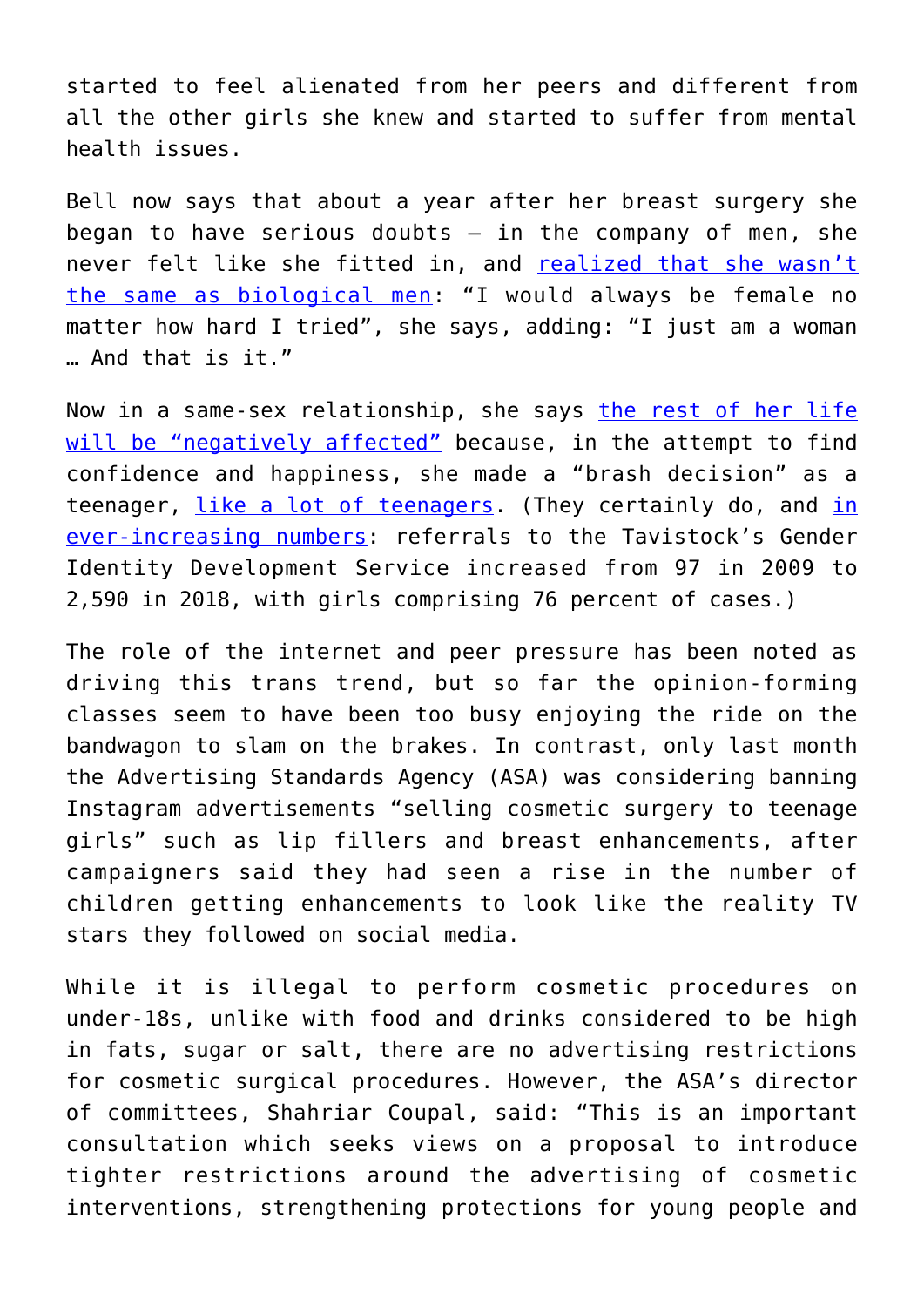better [protecting them from potential harm.](https://www.telegraph.co.uk/news/2020/09/10/social-media-ads-selling-cosmetic-surgery-teenage-girls-could/)"

And yet in recent years, in uncritical TV programs and on the internet, young people have been sold the really harmful idea that a man can become a woman, and a woman can become a man – or even that they may have been born into the wrong body. The Government has now made clear that such messages must be [excluded from sex and relationships lessons](https://www.gov.uk/guidance/teaching-about-relationships-sex-and-health), and yet they still cling to the fiction that adults can "change sex" – that a Gender Recognition Certificate can perform the impossible in making women officially men and vice versa.

Moreover, the National Health Service (NHS) will pay for all the surgery and hormones involved, as well as paying for the inevitable physical problems arising from these, and the unaddressed psychological problems – even while telling the taxpayers who fund all these "treatments" that they are burdening the health services by indulging in unwise and harmful lifestyle choices.

We are constantly told that regarding COVID-19, the Government is following the science, but where is the science underpinning these transgender interventions – and where are the men of science when we need them? As it is, they are leaving the poor benighted slaves of superstition (ie, Christians) to point out the fallacy of a pernicious ideology that is ruining the lives of so many children.

But Ms. Bell's case illustrates the fact that long ago it was decided by the governing classes that family break-up was not a problem for children – indeed, it was the answer to the problem of marriage – and the new trans fad offered a welcome distraction from the fall-out from their own rotten social philosophy: young people with mental health issues must be in the wrong sex. And the population control movement must be rejoicing that at last they have found a "right on" reason for sterilizing those with mental health problems.